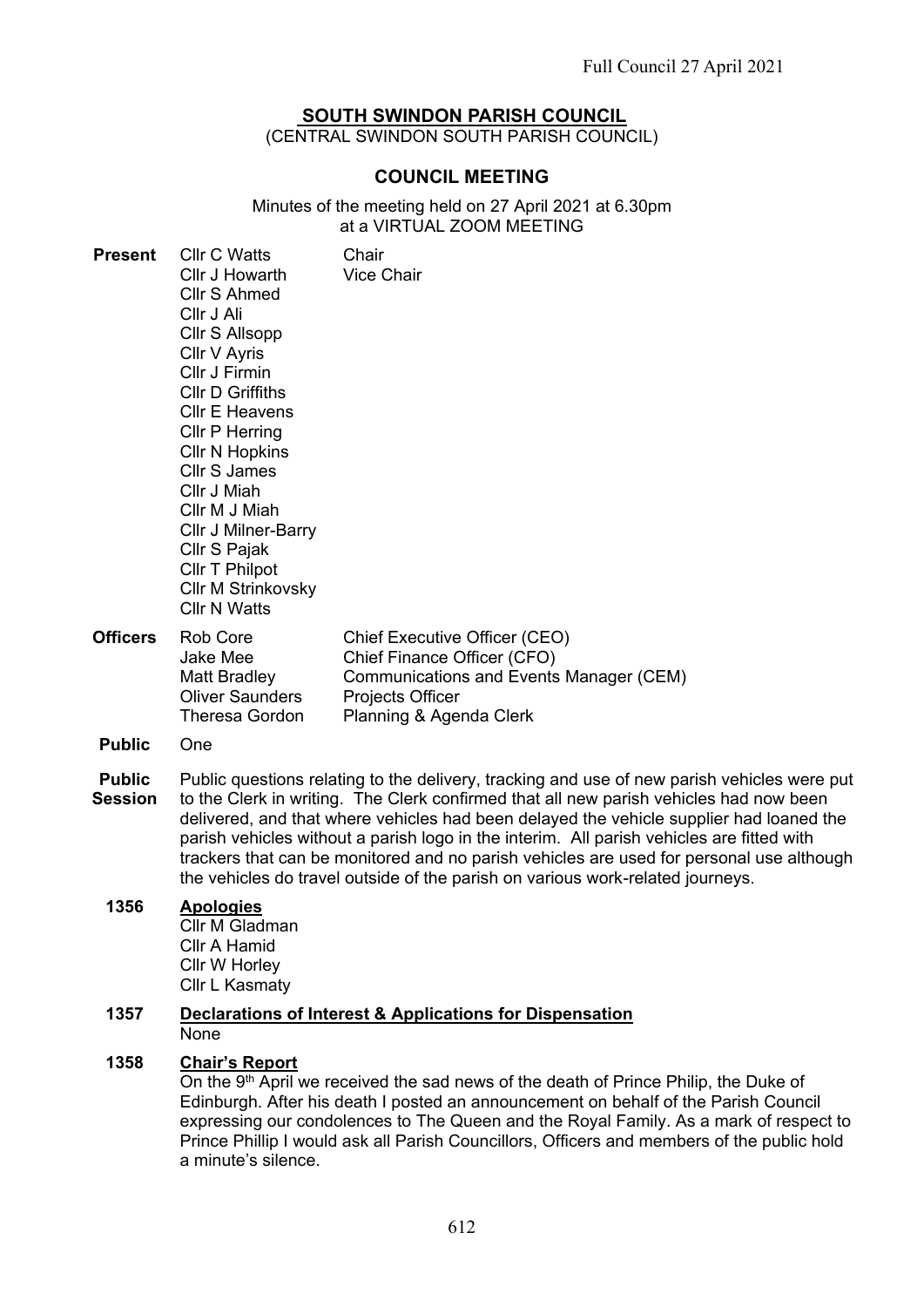The Parish Council continues to be operating at a fast pace and we are currently progressing a variety of projects including some that we will be discussing in tonight's meeting. I thought I would mention a couple of highlight projects for discussion.

#### **Play Area Refurbishments**

The Parish Council continues to build on its strong track record on Play Area refurbishments, completing our 12<sup>th</sup> Play Area refurbishment since being established in 2017, vastly more refurbishments than any other Parish Council in Swindon over the same time period. The most recent refurbishment is at Westcott Rec Play Area where we have installed a new zipwire and play equipment. Prior to this work the Parish Council also installed a new zipwire and basket swing at Savernake Street Play Area.

The improvements we have made to our play areas has made a meaningful difference to children within our Parish and something all Parish Councillors should be proud of.

#### **Town Gardens Café**

Since our last meeting there have been a number of positive stories from the café. Firstly, Parish Councillors will remember agreeing to the Old Town Rotary Club using the café for a fundraiser opportunity over the Easter Weekend. I am pleased to say that this raised £3,000 for Swindon's Brighter Futures charity. Particular thanks should go to all of the volunteers at the café who helped raise this money and I would like to mention special thanks to Cllr Neil Hopkins who dedicated a lot of time to making this happen.

Since the fundraiser, the Parish Council has commissioned repair work to the café kiosk. Work has just completed, and I would encourage all Parish Councillors to visit the café and see how much it has improved. Thank you to our contractors and Parish Officers for a job well done.

Also at our last meeting, we agreed to new tenants for the café. Fran and Marie will be moving into the café this weekend. They both have a background in catering and community events, and we hope they will grasp the café's full potential in the coming months and years. We wish them good luck.

### **Allotments Improvements**

I know Parish Councillors are very proud of the investment we have made in our allotments. In our last meeting I reported improvements to our larger allotments, and allotment track improvements has now extended to our smaller sites including at Burghley Close, Monkton Close, Hatton Grove and Cranmore Avenue. With one of the lowest allotment charges in Swindon we continue to deliver excellent value for money for our allotment holders and are now looking at how more allotment sites can be secured inside our Parish so more of our parishioners can benefit from our excellent allotment service.

### **Grass Cutting**

As I reported in my last Chair's report most of our services team have moved on to grass cutting and we have received many compliments from residents on the service we are providing. This gives justification to the Parish Council's decision to buy new mowers and together with a dedicated workforce, it is paying dividends.

There is a balance to be struck with grass cutting and the Parish Council is committed to rewilding parts of the Parish. Our In Bloom Working Party have agreed to safeguard from grass cutting 8 areas of the Parish including at:

| <b>Buckhurst Field</b>             | Marlborough Lane | Pipers Way                   | Shaftesbury Lake |
|------------------------------------|------------------|------------------------------|------------------|
| The Magic Roundabout Scotby Avenue |                  | Savernake Street Sixth Field |                  |

### **Thanks**

As I do with all my Chair's Reports, I would like to take this opportunity to thank our Chief Executive Officer, Chief Finance Officer, and wider Parish Team for their dedication in delivering the very best service for our parishioners.

Cllr S Allsopp left the meeting during this item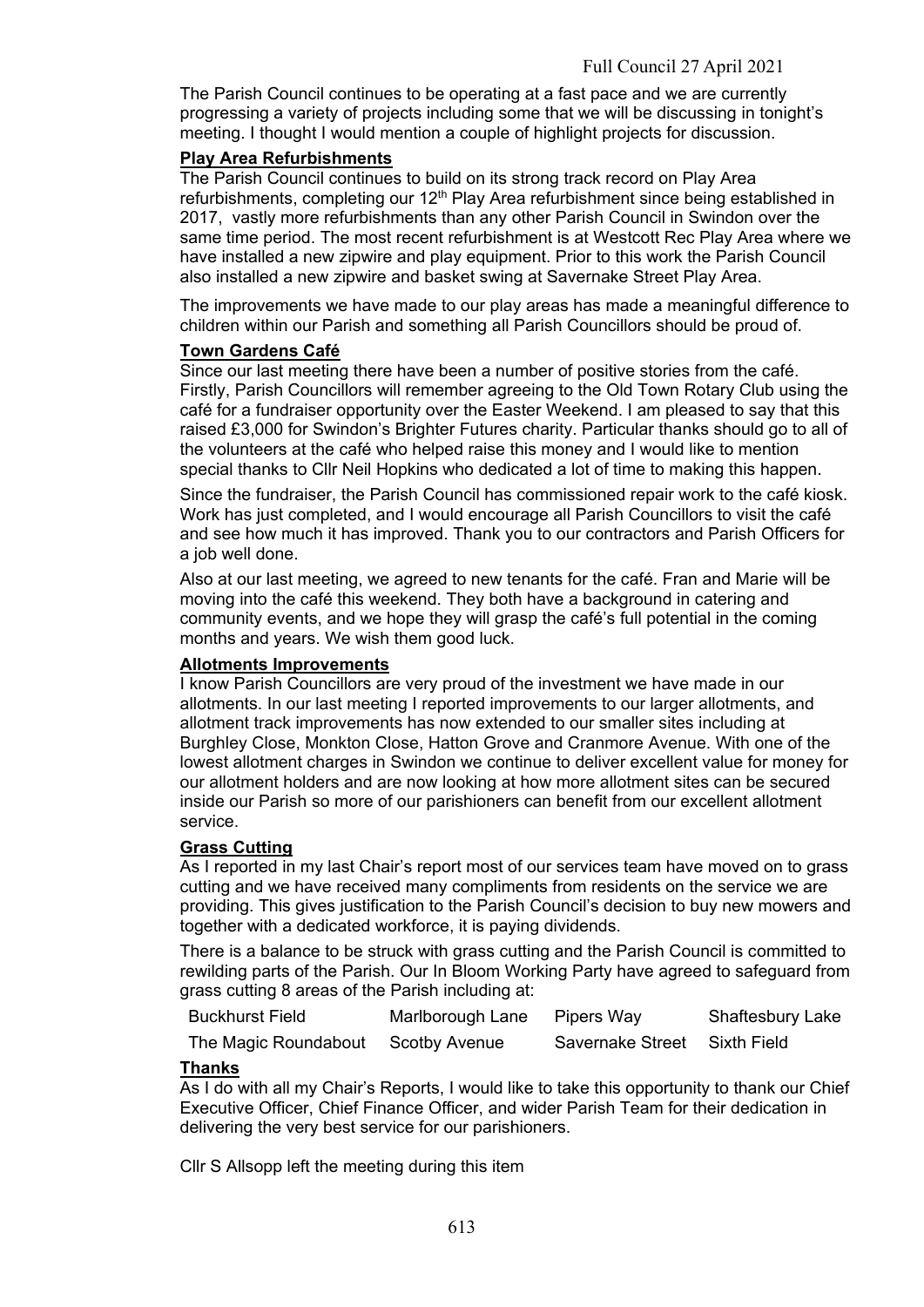# **1359 Minutes of the Finance & Staffing Meeting – 23 March 2021**

**RESOLVED** That the minutes of the Finance and Staffing meeting held on 23 March 2021 be approved as a correct record.

#### **1360 Minutes of the Full Council Meeting – 23 March 2021 RESOLVED** That the minutes of the Parish Council meeting held on 23 March 2021 be approved as a true record.

Cllr S James joined the meeting during this item.

**1361 Minutes of the Planning and Environment Extraordinary Meeting – 6 April 2021 RESOLVED** That the minutes of the Planning and Environment Extraordinary meeting held on 6 April 2021 be approved as a correct record.

#### **1362 Planning Applications delegated to the Chair & Vice-Chair**

The Chair submitted a report containing the delegated responses of the Chair and Vice Chair, a copy of which appears as Appendix A in the Minute Book.

**RESOLVED** that the responses of the Chair and Vice Chair be approved.

#### **1363 Planning Decisions**

The Chief Finance Officer submitted for information a report containing the decisions made by Swindon Borough Council, a copy of which appears as Appendix B in the Minute Book.

# **NOTED**

### **1364 Emergency Delegated Decisions**

The Chief Finance Officer submitted a copy of decisions made by the Chair and Vice Chair of the Parish Council to be noted, a copy of which appears as Appendix C in the Minute Book.

#### **NOTED**

# **1365 Remedial Works at Cambria Bridge Play Area**

The Projects Officer submitted a report regarding various landscape improvements to Cambria Bridge Play Area, a copy of which appears as Appendix D in the Minute Book.

The Projects Officer said that the play area had been renovated a year ago, but remedial work was required to the ground surfaces. The trees had been in-situ for 25 years and been pollarded recently to control the canopies, however the tree roots had affected the tarmac surfaces and it is proposed to rectify the issues with raised shrub beds created over areas of tree root damage, various areas of tarmac to be replaced, and a raised bank next to the play area will be enclosed with railway sleepers with a tarmac path between the raised beds. Play area planting will be done at a later date.

| Contractor            | Price + VAT               |
|-----------------------|---------------------------|
| 1.                    | £31.295                   |
| $2^{1}$               | £29,700 amended to 29,695 |
| 3.                    | £31,505                   |
| <b>Recommendation</b> |                           |

# **Recommendation**

That Contractor 2 carry out the works.

Cllr J Miah Joined the meeting during this item. Cllr M Strinkovsky left the meeting due to technical issues during this item.

**RESOLVED** that recommendation 2 as amended to £29,695 and funded by the open spaces reserve be approved.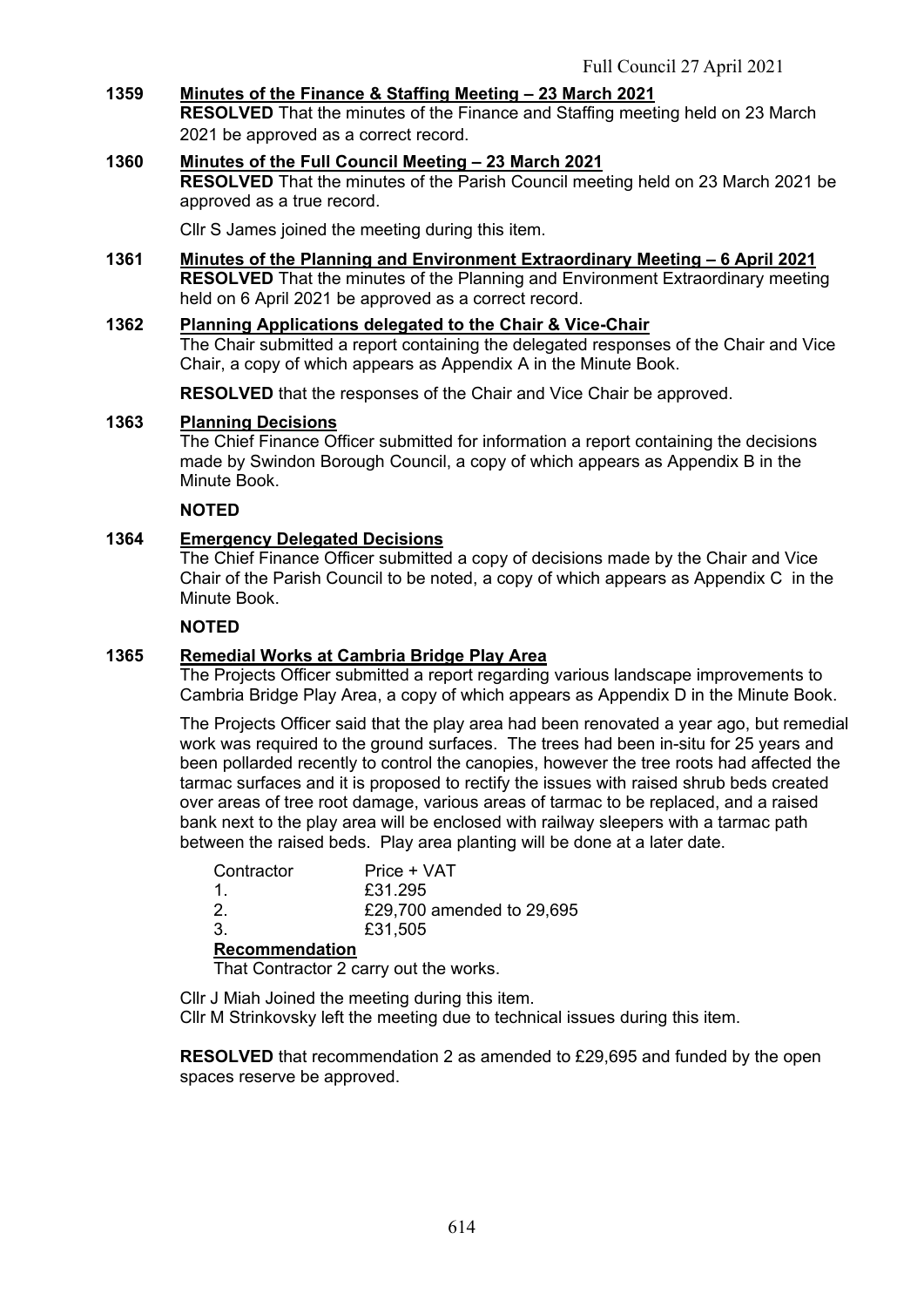# **1366 Works at East Wichel**

The Projects Officer submitted a report regarding the second Phase of Landscape Improvements to East Wichel Park, a copy of which appears as Appendix E in the Minute Book.

The Projects Officer said that the second phase of works to the play area would address low lying areas with topsoil followed by laying grass seed, finished with a binding course which would become a compacted surface. Some play area paths would be widened, and improvements made to existing contours and drains. Work will take a week to 10 days to complete, and parts of the play area should be accessible for part of that time. The CEO said that the stone boulders would not be concreted into place which would create a natural habitat.

| £8,480  |
|---------|
| £12,500 |
| £15,520 |
|         |

### **Recommendation**

That Contractor 1 carry out the work.

Cllr S Allsopp re-joined the meeting during this item.

**RESOLVED** that quote 1 of £8,480. funded by the open spaces reserve be approved.

#### **1367 Green Corridor Footpath Improvement**

The Chief Executive Officer submitted a report regarding the second phase of groundworks to Improve the surface of the Green Corridor footpath, a copy of which appears as Appendix F in the Minute Book.

The CEO said that the second phase of groundworks to improve the surface of the Green Corridor footpath is to revisit ground surfaces which had dried out and were heavily damaged in places. The proposal is to lay 400 tonnes of imported stone and compact it to create a durable surface however the path would require monitoring going forward and the Parish hoped to launch a website alongside QR coded maps with a launch anticipated in early June. A second section of a third path leading to the river Ray will be created with an all-weather route between Broome Manor and Nightingale farm with Swindon Borough agreement. The Projects Officer gave information on how the pathway would be created and rendered usable he said that it would be a slower process but take approximately three weeks to complete.

| <b>Recommendation</b> |             |  |  |  |  |
|-----------------------|-------------|--|--|--|--|
| 3.                    | £27,550     |  |  |  |  |
| $\mathcal{P}$         | £19,180     |  |  |  |  |
| 1.                    | £27,000     |  |  |  |  |
| Contractor            | Quote + VAT |  |  |  |  |

That quote 2 be approved

**RESOLVED** that quote 2 of £19,180. funded by the open spaces reserve be approved.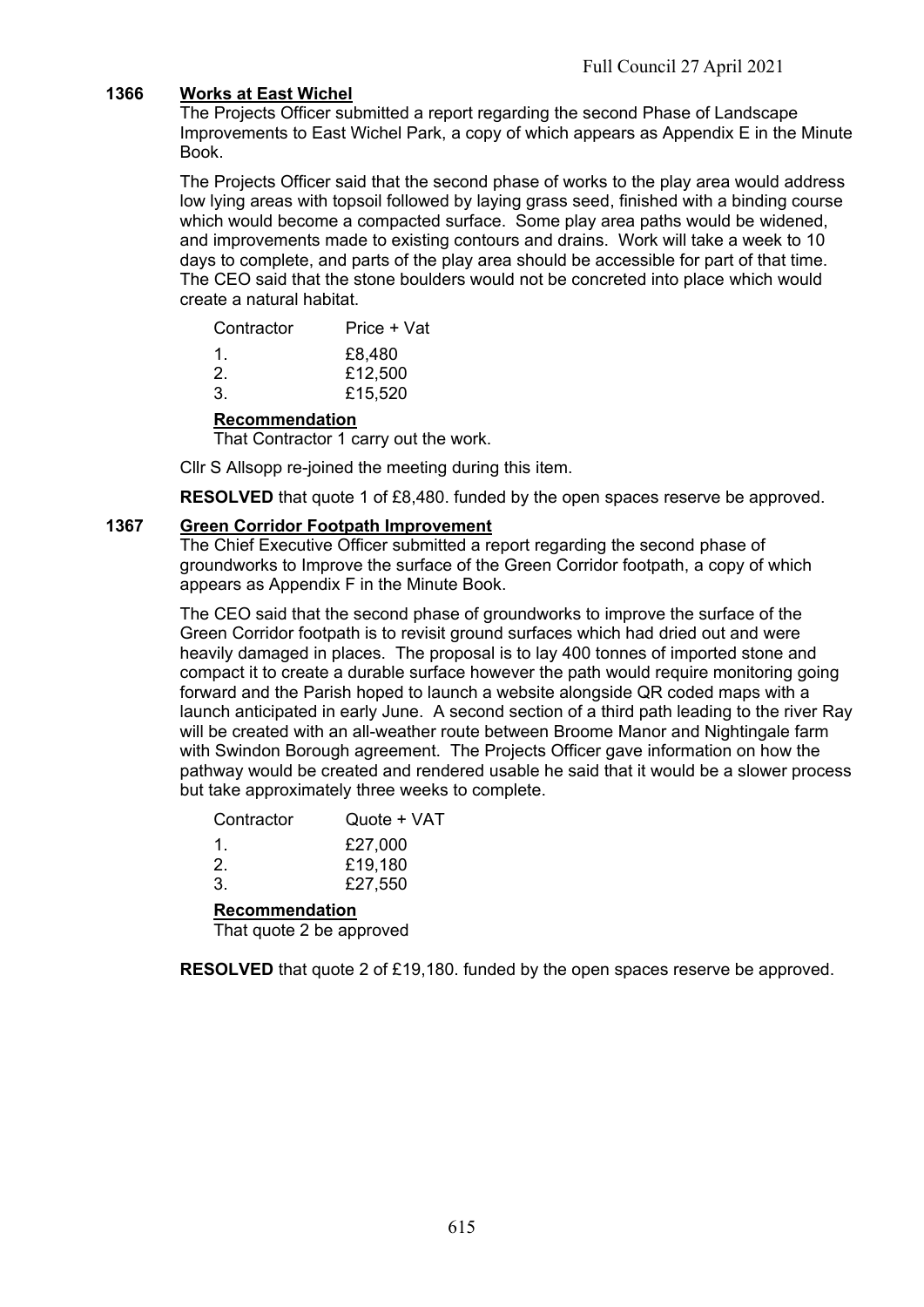# **1368 Queens Park Gates**

The Chief Executive Officer submitted a report regarding work to Queens Park gates, a copy of which appears as Appendix G in the Minute Book.

The CEO said that a quote of £17,550.00 had been received for refurbishment of Queens Park gates and confirmed that he and the Service Manager had assessed the cost of the work being done in-house by Parish Service Officers. Self-delivery costs would amount to £8,589.00 of which much of the cost would be labour hours, therefore the cost to the Parish would be reduced to £2,783.00 which would be for a sandblasting service and materials. The refurbishment would be a rolling programme over the spring/summer 2021.

### **Recommendation**

That the parish council commit to refurbishing Queens Park gates inhouse at a cost of £2,783.00 This would be over a planned five-month period, so that the parish service officers can continue to maintain the parish horticultural equipment deployed for grass maintenance. The main colour of the gates would be black with gold highlights as per the original design.

**RESOLVED** that the recommendation to refurbish Queens Park gates in-house be approved.

### **1369 Oakfield Park**

The Chief Finance Officer gave a verbal report regarding completion of the Oakfield Park Lease, a copy of which appears as Appendix H in the Minute Book.

The CFO gave a verbal report stating that the final lease for the Oakfield site had been delayed. It had previously been resolved to take on the site, but the CFO wanted to remind councillors of the terms and sought to get a specific resolution for the Chair and Vice chair to sign the lease when it is received. The CFO gave a recap of what had been previously agreed regarding the site: To take on the open space at the Oakfield development of which he had negotiated a section 106 receipt of £139,000 for maintaining the site. Phase 1 completion date is February 2022 and would be transferred to the Parish Council two years later in February 2024, in the interim the site will be maintained by a management company who maintain the same standards as the parish and would also cover the cost of any failings of works. A tender has been made for the same company to continue the maintenance for the parish and the CFO will update the council in due course.

**RESOLVED** to delegate the signing of the lease to the Chair and Vice chair of the council be approved.

### **1370 Photo Swindon Project**

The Communications and Events Manager submitted a report regarding the Photo Swindon Project, a copy of which appears as Appendix I in the Minute Book.

### **Recommendations**

That Parish Councilor's agree the following:

- **1.** Support the Photo Swindon project in Parish Council parks from July until September in 2021.
- **2.** Support the purchase of 12 weatherproof frames from Company 1 for the Photo Swindon event and other future events, as well as the cost of transporting and installing the frames in our 3 Parish parks through the Parish Council's in-house team
- **3.** Agree to cover the cost of photography and printing for this project.

The CEM said that the report was as tabled but wanted to let Cllrs know that if they agree to the project it will be the first of its kind in Swindon and the nature of transporting the frames across different parks will be one of the first of its kind in the country and each photographer who will be part of the exhibition has an impressive biography recognised